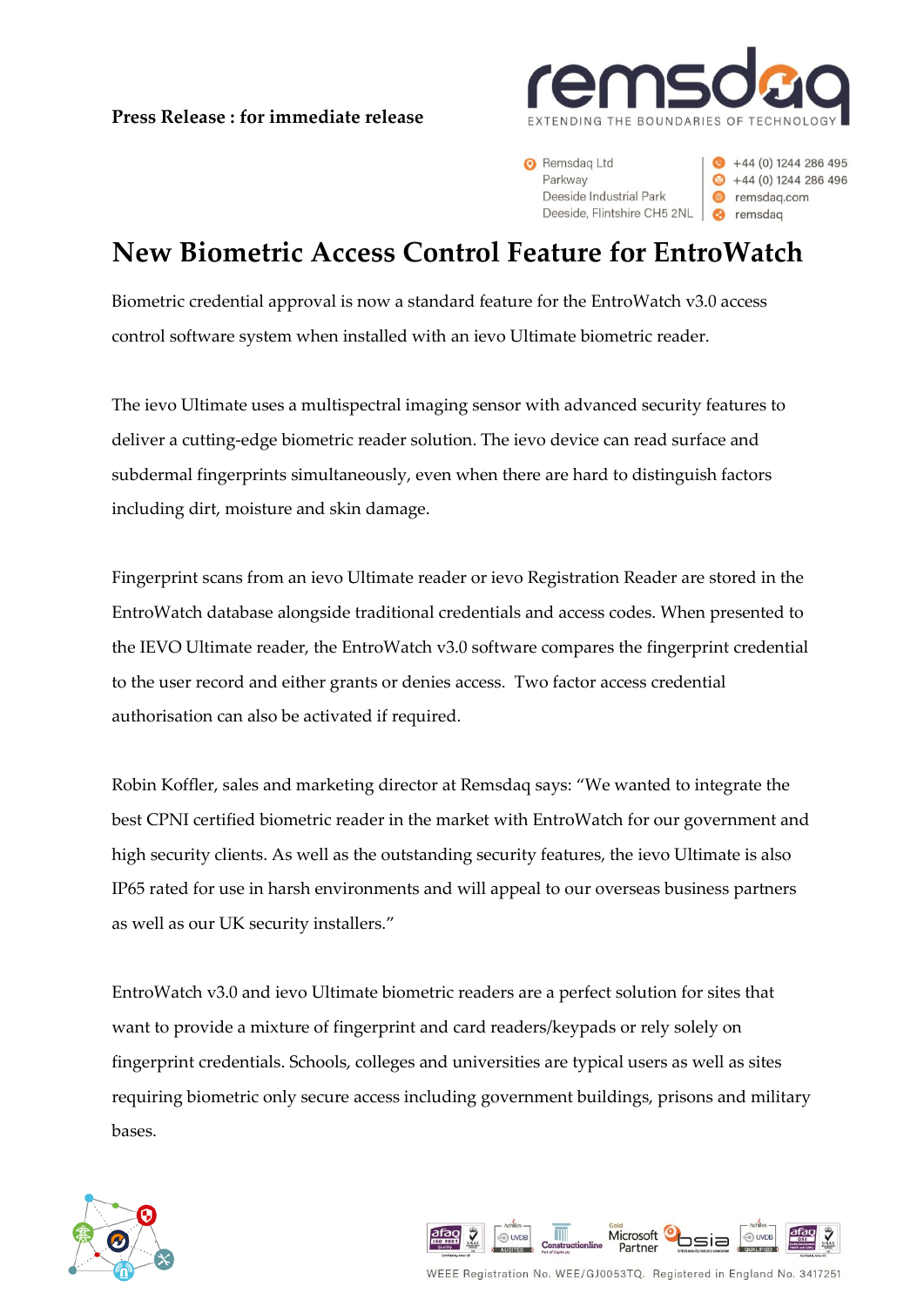"We're delighted to have been part of the process. By integrating EntroWatch v3.0 with the ievo CPNI-approved Ultimate Reader, Remsdaq has been able to enhance their access control system and provide complete peace of mind for clients, while making processes simpler and quicker for staff utilising our biometric readers and software on a day-to-day basis" commented Richard Forsyth, UK & Ireland Sales Manager at ievo.

EntroWatch is part of the Remsdaq Entro series which includes EntroPad card readers and keypads with antimicrobial properties, EntroPad 2-door and EntroNet 8-door controllers for sites up to 3,200 doors.

Further information at:<https://www.remsdaq.com/entro-series> or call 01244 286 495.

-- Words 355 --

## **More information:**

Robin Koffler – Sales & Marketing Director Mobile: 07788 720 979 **|** Email: [rk@remsdaq.com](mailto:rk@remsdaq.com) **|** Social: @remsdaq Website: https://www.remsdaq.com/solutions/integrated-security-systems/

## **Photo Image Available**



**The Entro Access Control System with IEVO Ultimate Biometric reader (temp photo)**